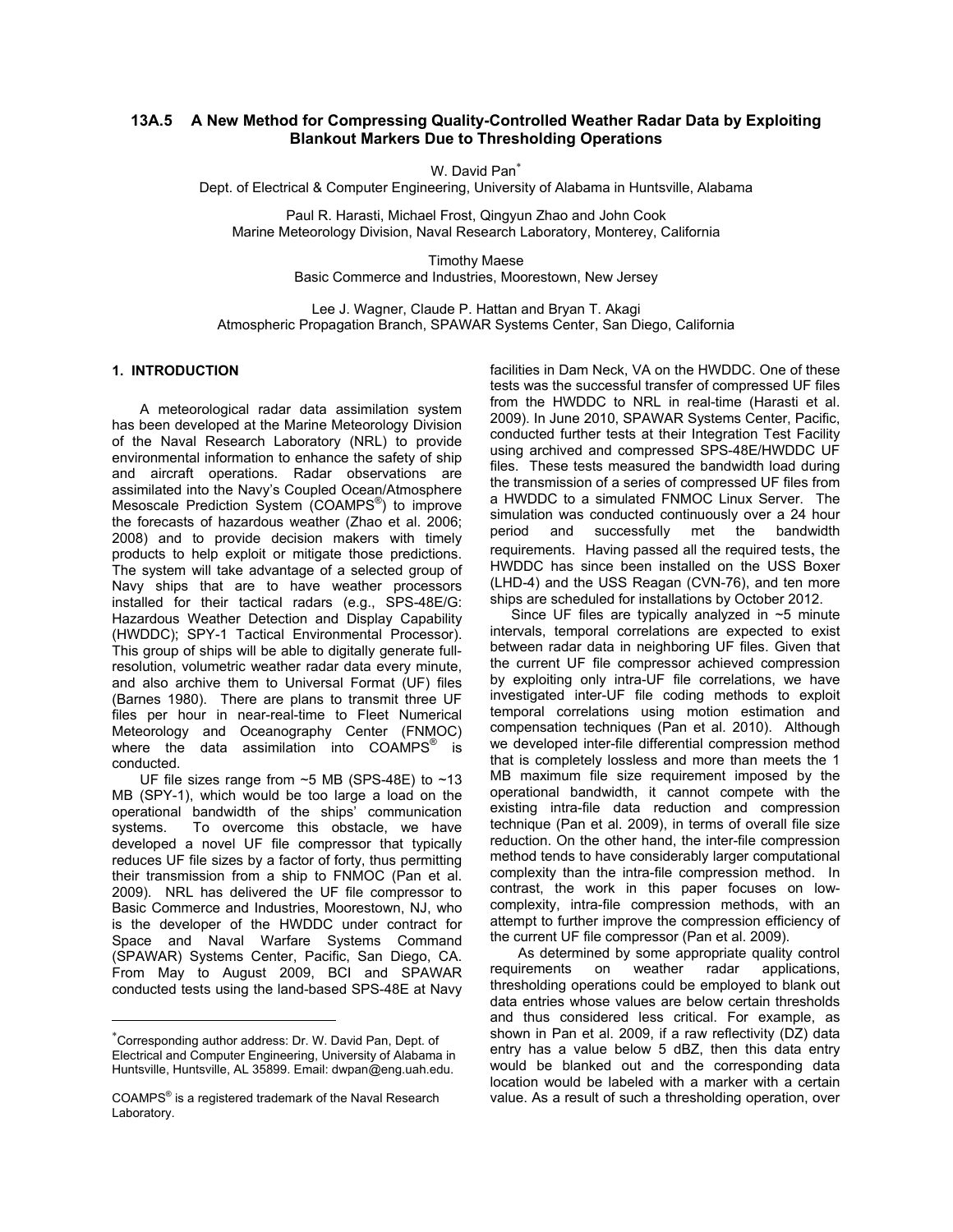40% of the DZ data entries were found to be blanked out and thus their locations were labeled with markers with identical values. While the current UF file compressor achieved a high efficiency, it did not directly exploit these markers that comprise a significantly large proportion of the data to be compressed.

This work investigates a new data compression method, which divides the thresholded data entries into two categories: blankout markers and critical data entries, and compresses these two types of data entries separately. While markers were introduced by the thresholding operation to replace less critical data, their locations convey important spatial information that must be retained. To this end, a lossless approach is proposed to compress the spatial information and perfectly reconstruct the information. On the other hand, with the markers in the original thresholded data being skipped, the critical data entries can be accumulated and reorganized into a new chunk of data, which tend to have smaller variations in value than the original thresholded data where blankout markers were intermixed with critical data entries, thereby making higher compression on the original data possible.

We analyzed archived SPS-48E UF data obtained from an at-sea experiment onboard the USS PELELIU (LHA5) in February 2006 (Harasti et al. 2006; Maese et al. 2007). This data set contains a wide range of precipitation echoes spanning 22 hours of observations. The UF files contain full-resolution (915 m in range; 1° in azimuth) reflectivity factor (DZ), raw radial velocity (VE), de-aliased radial velocity (VD), spectrum width (SW), signal to noise ratio (SN) and valid radial velocity indicator (VV) data. These data are available within PPI scans at 22 different elevation angles ranging from 0.2° to 24° out to 275 km range, except for VE, VD, SW and VV, which are only available from the first three elevation tilts (up to 1.6° elevation) out to 52 km range. In this study, we focused on compressing the DZ data, which account for a great majority of the data entries in the UF files.

### **2. DATA REDUCTION WITH THRESHOLDING OPERATIONS**

Several data reduction methods were employed by the UF file compressor we developed (Pan et al. 2009). For example, the original data (tape values) in the UF files were divided by the scaling factors indicated in field headers to obtain the actual data in meteorological units (Barnes 1980). The scaled down values were then rounded to the nearest integers to facilitate compression. Furthermore, thresholding operations were conducted in order to blank out data entries whose values are below certain thresholds as determined by the appropriate quality control requirements. For example, if a location has either  $DZ \le 5$  dBZ or SN  $\le 10$ dB, then all three types of co-located data, including DZ (reflectivity), VE (radial velocity), and SW (spectrum width), if available, will be blanked out and then labeled with an identical marker (with a value of -100).

Thresholding operations create potentially long runs of identical values for the blankout markers.

After markers were introduced by the thresholding operation to replace less critical data, they were intertwined with the remaining data entries (referred to as critical data entries in this paper) in the thresholded data, which as a whole were compressed using *bzip2* by the UF file compressor. Alternatively, the markers could be separated from the critical data entries, so that one could compress these markers and the remaining critical data entries separately. The question arises as to which scheme would provide higher compression on the thresholded data (including markers and critical data entries). Our previous study on the test data set (Pan et al. 2009) showed that thresholding operations resulted in a significantly large number of blankout markers in the thresholded data. For example, Fig. 1 illustrates the greatly reduced DZ data entries after the thresholding operation for a particular UF file at 16:52:17 UTC. Fig. 2 shows that on average over 40% of the DZ data entries were blanked out due to thresholding operations.





Fig. 1. Reflectivity (DZ) data at the lowest elevation taken at 16:52:17 UTC. (a) Original data. (b) DZ data after the thresholding operation (with about 70% of the original data entries being blanked out as a result of thresholding operation).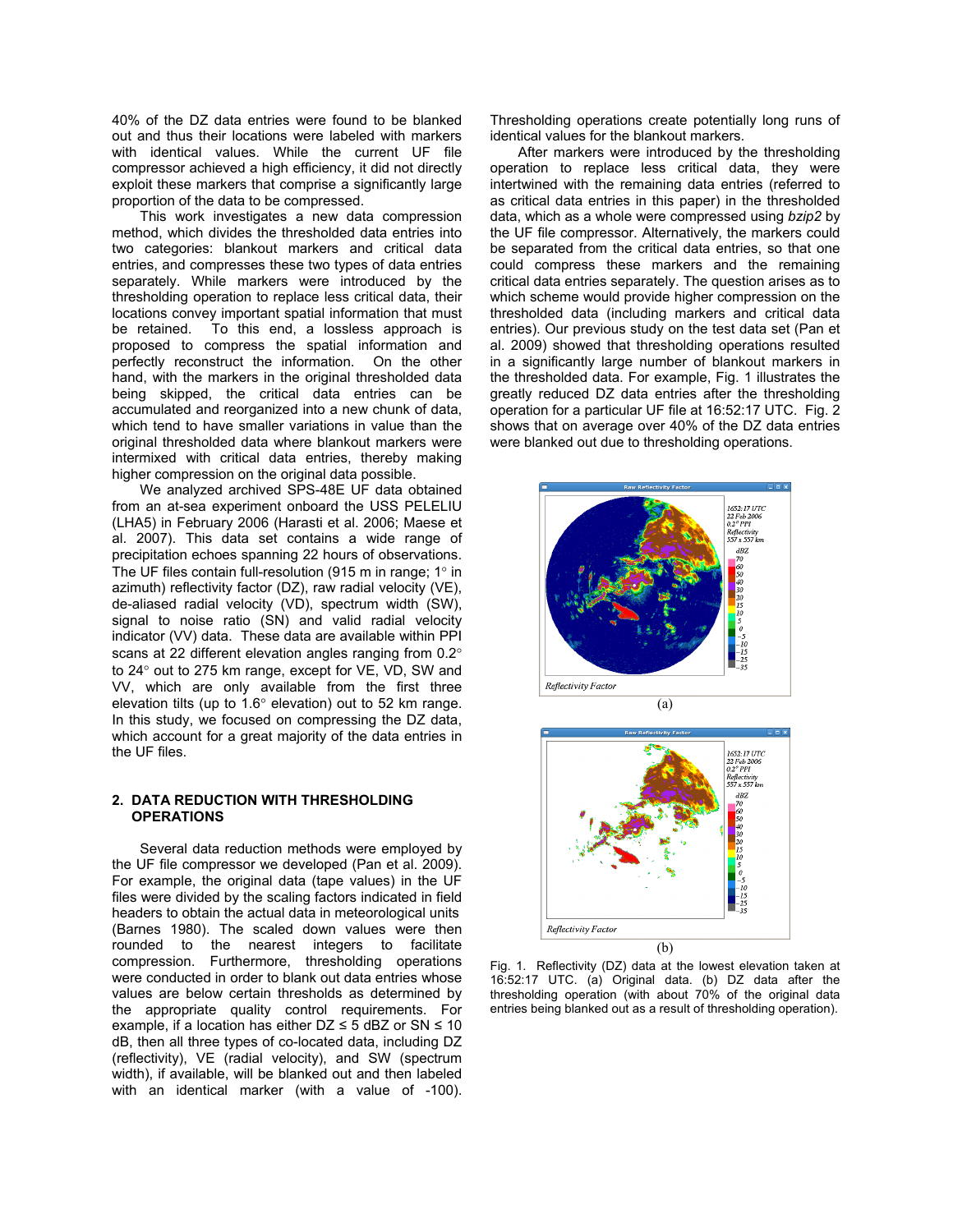

Fig. 2. Percentage of the DZ data entries that were blanked out due to the thresholding operation.

Blankout markers have the identical value of -100, which is far below the dynamic range of the critical DZ data entries. The critical data entries, after being separated from the markers, tend to be easier to compress, since getting rid of the markers would smooth out the otherwise large variations of data entry values. On the other hand, while makers carry the same value and thus carry not much information, they are not always contiguously located. Hence, their locations convey important spatial information that must be retained and compressed losslessly, if they were to be compressed separately from the critical data entries. This motivated us to develop a new method to compress the thesholded data by efficiently exploiting the blankout markers.

#### **3. THE NEW DATA COMPRESSION METHOD**

In this new method, we divide the thresholded data entries into two categories: blankout markers and critical data entries. We compress these two types of data entries separately at the encoder (see Fig. 3).



Fig. 3. The block diagrams of the proposed UF data compression algorithm.

To better explain the proposed algorithm, let us take UF file at 16:52:17 UTC as an example to illustrate the distribution of blankout markers and critical DZ data entries in the thresholded data. Fig. 4 shows the locations of these two types of data entries as bi-level images for the bottom two elevations. A onedimensional data sequence, such as the one shown in Fig. 5, could be obtained from the original 3-D data volume, if we scan the DZ data entries in a UF file, first along the azimuth direction, then along the radial direction, and then repeat the scan at the next higher elevation, until all the elevations have been exhausted. Such a data sequence could be compressed by *bzip2* to 155,422 bytes. Rather than compressing this data sequence directly, the proposed algorithm merges the critical DZ data entries in the original sequence, after expelling the blankout markers. Consequently, a shortened data sequence free of blankout markers is derived (see Fig. 6). Note the much reduced dynamic range of this new sequence compared to the original one in Fig. 5. As expected, the critical-data only sequence can be compressed to a smaller size than the original sequence – it was compressed by *bzip2* down to 120,843 bytes.



Fig. 4 Binary images showing the locations of the markers (in white) and the critical DZ data entries (in dark) at the bottom two elevations at 16:52:17 UTC.



Fig. 5 The sequence of the DZ data (including critical DZ data and markers) at 16:52:17 UTC. It can be compressed to 155,422 bytes by *bzip2*.

On the other hand, with the value of the blankout markers being know *a priori*, the encoder only needs to detect and keep track of the spatial locations (or indices in the sequence) of the blankout markers when the encoder scans through the original data sequence.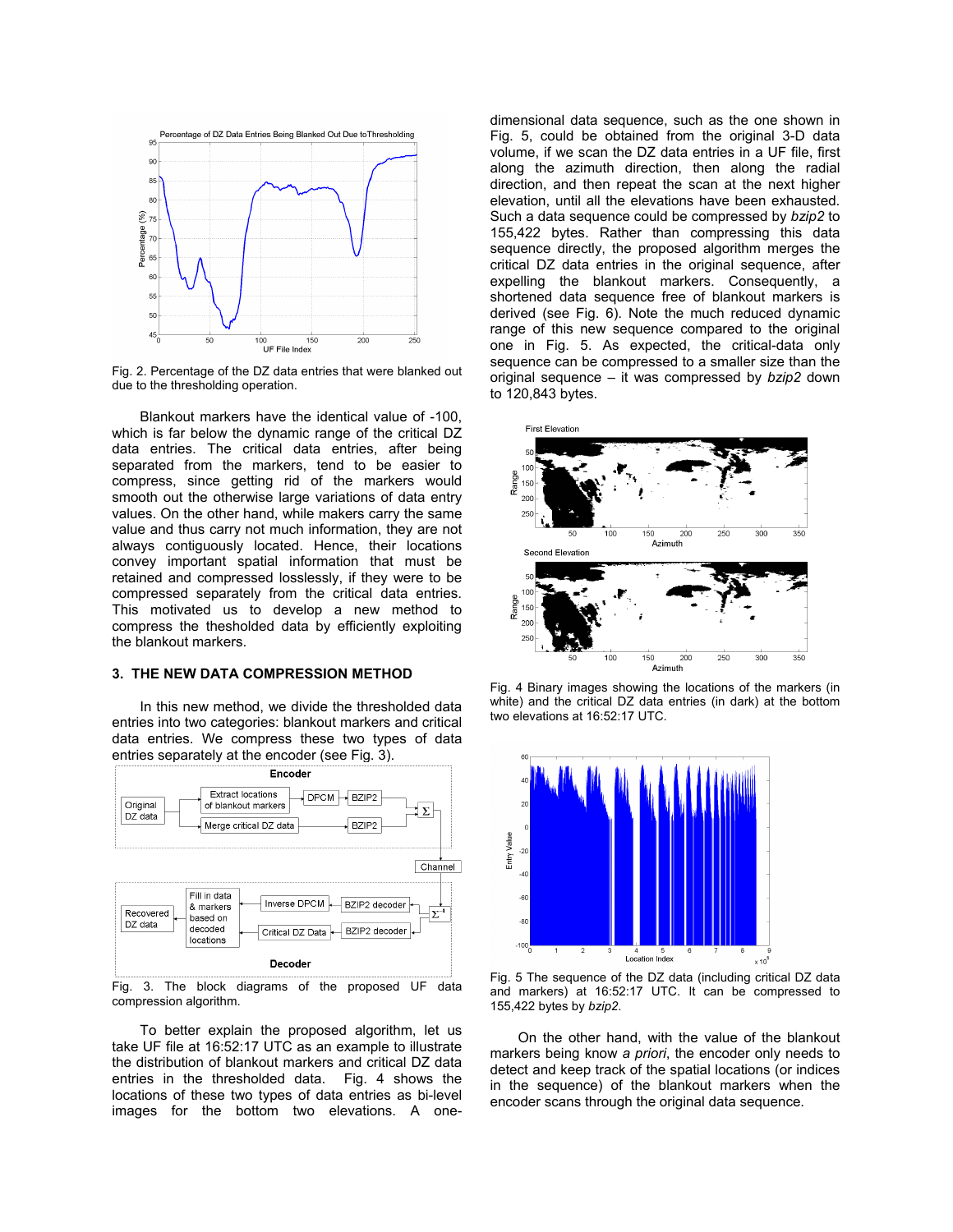

Fig. 6 . The sequence of the merged critical DZ data at 16:52:17 UTC (after markers were removed from the sequence in Fig. 5). This sequence can be compressed to 120,843 bytes by *bzip2*.

It should be noted that the locations of the critical DZ data entries need not be saved, since their locations could be inferred by the decoder, given the locations of the blankout markers. For example, in Fig. 4, the locations of the dark pixels (representing the critical DZ data entries) in the black-and-white image can be readily figured out after the coverage of the white background (corresponding to markers) is known.

In order to store or transmit the location information efficiently, a lossless approach based on an approach generally known as DPCM (Differential Pulse Code Modulation) is proposed, which compresses the location information and perfectly reconstructs the location information (Fig. 3). As an example, the sequence of blankout marker locations in the original thresholded data is shown in Fig. 7 (upper plot). It turned out to be difficult to directly compress such a sequence to a sufficiently small size that would justify the proposed approach of separately compressing the data and markers. The reason is that these sequences consist of positive integers with monotonically increasing (hence non-repeating) values that indicate the locations of blankout markers; therefore, the sequences tend to have large entropies (an information theoretic measure), making them not conducive to compression.

The redundancies existing in the sequence could be better exploited by the DPCM approach, where one codes the increments of the location indices, which tend to have much lower entropies than the original sequence, thereby making highly efficient compression possible. More specifically, given two immediately neighboring blankout markers with indices, *Mi* and *Mi+1*, where the *i*-th marker is followed by the (*i*+1)-th marker when one scans through the original thresholded data, the increment (*Di*) of their location indices is given as *Di*  $= M_{i+1}$  -  $M_i$ , for  $i > 1$ . For the first location index, we have  $D_1 = M_1$ . One such sequence of increments (differential location indices) is shown in Fig. 7 (lower plot), which could be efficiently compressed to 20,174 bytes by *bzip2*.



Fig. 7 . The sequence of location indices of the blankout markers (16:52:17 UTC), and the resulting location index increments after applying DPCM on the marker location indices. The increment sequence can be compressed to 20,174 bytes by *bzip2*.

At the decoder, the inverse DPCM amounts to reconstructing the location information (*Mi+1*) by recursively applying the following operation:  $M_{i+1} = M_i +$ *D<sub>i</sub>*, for *i* ≥ 1.

In summary, for this particular UF file at 16:52:17 UTC, the proposed method can compress the original thresholded DZ data to 141,017 bytes (120,843 bytes for merged critical DZ data, plus 20,174 bytes required for spatial information of the blankout markers), representing (155,422 – 141,017) / 155,422 ≈ 9% improvement over the method adopted in the UF file compressor, which directly compressed the original thresholded data where the blankout markers are intermixed with the critical data entries.

#### **4. SIMULATION RESULTS AND DISCUSSION**

We applied the proposed method on the UF radar data set and compared its compression efficiencies with the original method described in Pan et al. 2009, which directly compressed the thresholded data without separating the blankout markers from the critical DZ data. Simulations results are summarized in Fig. 8 and Fig. 9. On average, the new method achieves an improvement of approximately 3% over the original method for all UF files in the data set, with a maximal improvement of over 13%.

Fig. 9 shows that the new method achieved higher compression than the original method on approximately 80% of the UF files in the data set. The new method is slightly (approximately 1% on average) less efficient than the original method for the remaining 20% of the UF files, on which the original method employed by the current UF file compressor already achieved exceptionally high compression (to sizes well below 100 Kbytes for DZ data as shown in Fig. 8). Hence, one can argue that the degradations are negligible in terms of meeting the maximum file size requirement imposed by the operational bandwidth.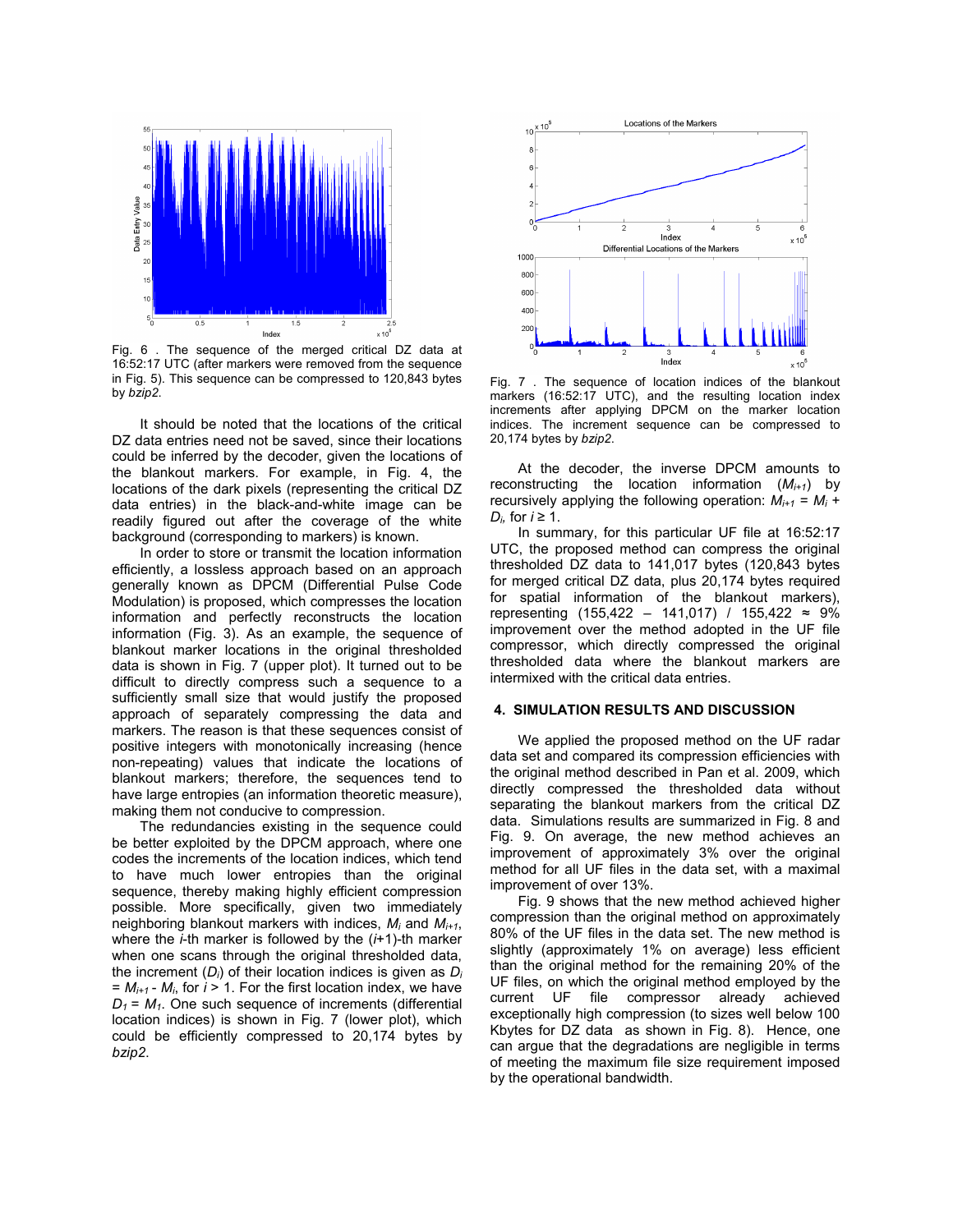

Fig. 8. Comparison of the sizes of the compressed DZ data.



Fig. 9. Normalized size changes of the compressed DZ data, expressed in percentage as (size of original method – size of new method) / (size of original method)  $\times$  100. Positive changes mean the new method outperforms the original method, whereas negatives mean the opposite.

On the other hand, Fig. 2 shows that over 80% percent of the DZ data entries were blanked out due to the thresholding operations for the UF files in this latter group. When such a great majority of the entries in the thresholded data are blankout markers, the *bzip2* algorithm in the original method seemed to be capable of very efficiently capturing long runs of blankout markers with identical value, thereby eliminating the need to separate these predominant markers out from the original sequence. Therefore, it would be straightforward to devise an adaptive algorithm that would outperform the original method consistently, by switching between the two data compression methods, based on a concentration threshold (in terms of percentage) of the resultant blankout markers after the DZ data are thresholded.

In terms of computational efficiency, the new method is not significantly more complex than the original method, with additional cost associated with simple operations such as marker/data separation, data merging, and subtractions in DPCM operations at the encoder (Fig. 3). The decoder is slightly less complex than the encoder without the need for marker/data separation.

#### **5. SUMMARY AND FUTURE WORK**

We propose a new data compression method, which compresses the blankout markers separately from the critical data entries in the UF data files after thresholding operations. Simulations showed that the new method could provide further improvement on the compression efficiency of the current UF file compressor.

We will investigate other methods of compressing the blankout marker locations efficiently. For example, more sophisticated lossless compression methods such as those adopted in the JBIG2 standard could be considered for compressing the bi-level images in Fig. 4, with the challenge of maintaining a low overall computational complexity of the algorithm.

#### **6. ACKNOWLEGEMENTS**

The research was supported by the NRL Grant N00173091G005.

# **7. REFERENCES**

- Barnes, S. L., 1980: Report on a meeting to establish a common Doppler radar data exchange format. *Bull. Amer. Meteor. Soc.*, **61**, 1401–1404.
- Harasti, P. R., Pan, W. D., M. Frost, Q. Zhao, J. Cook, L. J. Wagner, T. Maese, and R. Owens, 2009: On the development of a weather radar data assimilation system for the US Navy. *Proceedings of the 34th Conference on Radar Meteorology*, Williamsburg, VA 5-9 October, 2009, Amer. Meteor. Soc., 5 pp.
- Harasti, P. R., J. Cook, Zhao, Q., L. J. Wagner, C. Kessinger, D. Megenhardt, J. Pinto, and B. Hendrickson, 2006: Extracting weather information from the SPS-48E for US Navy NOWCAST. *Proceedings of the Fourth European Conference on Radar in Meteorology and Hydrology,* Barcelona*,*  Spain, 18-22 September 2006, 314-317.
- Maese, T., J. Hunziker, H. Owen, M. Harven, L. Wagner, R. Wilcox, K. Koehler and CDR Gerald Cavalieri, 2007: Harzardous weather detection and display capability for US Navy Ships. *23rd Conference on Interactive Information and Processing Systems (IIPS)*, San Antonio, Texas, 14- 18 January 2007, Amer. Meteor. Soc., 7pp.
- Pan, W. D., P. R. Harasti, M. Frost, Q. Zhao, J. Cook, T. Maese, and L. J. Wagner, 2009: Efficient reduction and compression of weather radar data in universal format. *25th Conference on International Interactive*